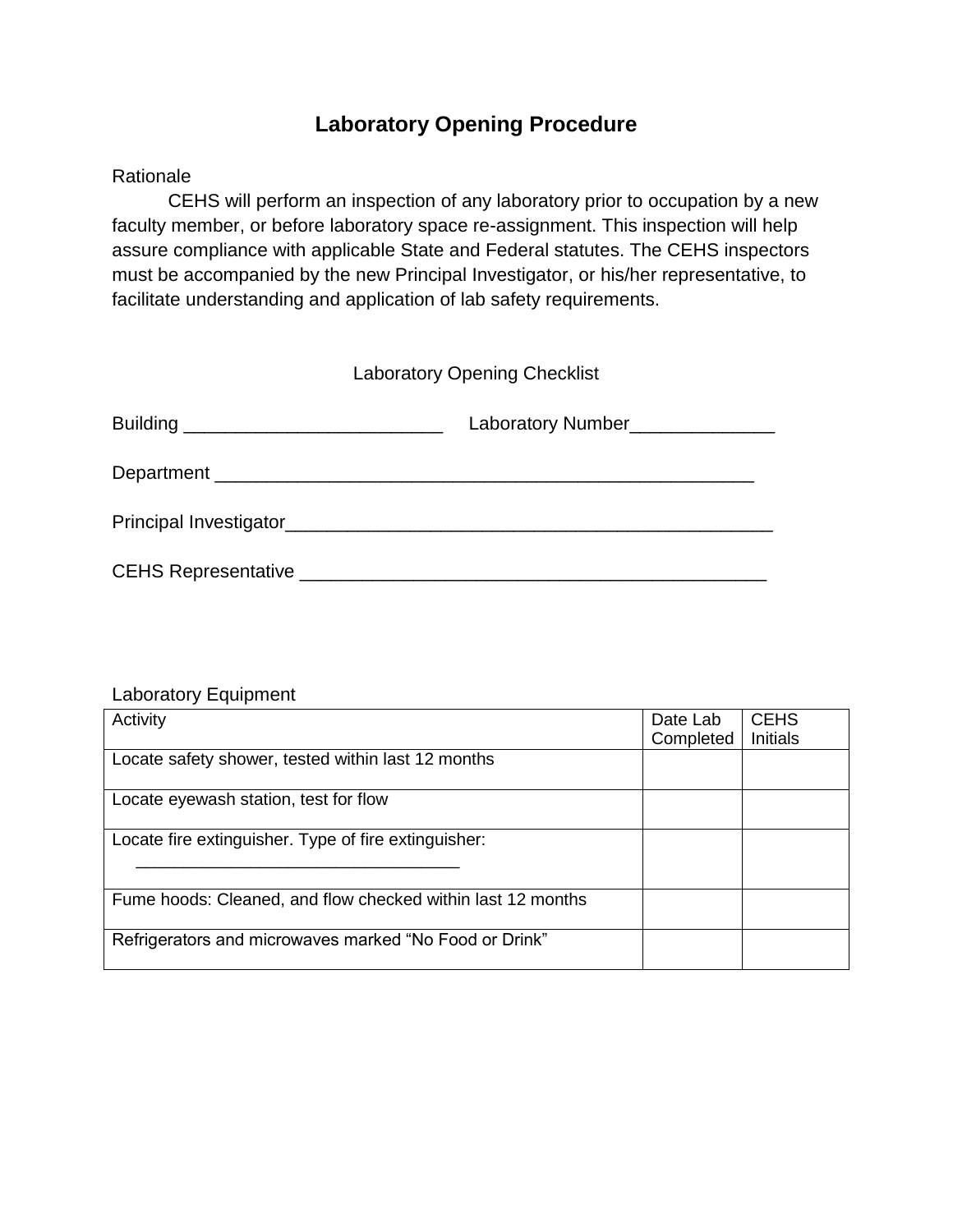### Chemical Storage, after one month of occupancy

| Activity                                                                                              | Date Lab<br>Completed | <b>CEHS</b><br>Initials |
|-------------------------------------------------------------------------------------------------------|-----------------------|-------------------------|
| Chemicals separated according to hazard categories: acids, bases,<br>flammables, oxidizers, reactives |                       |                         |
| Liquids stored separately from solids, in secondary containment                                       |                       |                         |
| Satellite chemical waste accumulation area established and<br>identified                              |                       |                         |
| Chemical inventory present and dated within last month                                                |                       |                         |
| Gas cylinders properly secured, and empty cylinders tagged                                            |                       |                         |

## Training

| Activity                                                             | Date Lab  | <b>CEHS</b> |
|----------------------------------------------------------------------|-----------|-------------|
|                                                                      | Completed | Initials    |
| All chemical users scheduled to attend laboratory safety training    |           |             |
| through CEHS                                                         |           |             |
| All radioisotope users scheduled to conduct online training and take |           |             |
| test at CEHS                                                         |           |             |
| All researchers using human blood, blood-derived body fluids or      |           |             |
| other potentially infectious material scheduled to attend bloodborne |           |             |
| pathogens training at CEHS                                           |           |             |
|                                                                      |           |             |
|                                                                      |           |             |

## Paperwork

| Activity                                                           | Date Lab  | <b>CEHS</b>     |
|--------------------------------------------------------------------|-----------|-----------------|
|                                                                    | Completed | <b>Initials</b> |
| Chemical Hygiene Plan present and updated                          |           |                 |
| Chemical Waste Management Guide present and updated                |           |                 |
| Satellite waste accumulation area inspections performed<br>monthly |           |                 |
| Training records completed and up-to-date                          |           |                 |
| Safety Data Sheets available. Location of SDSs:                    |           |                 |